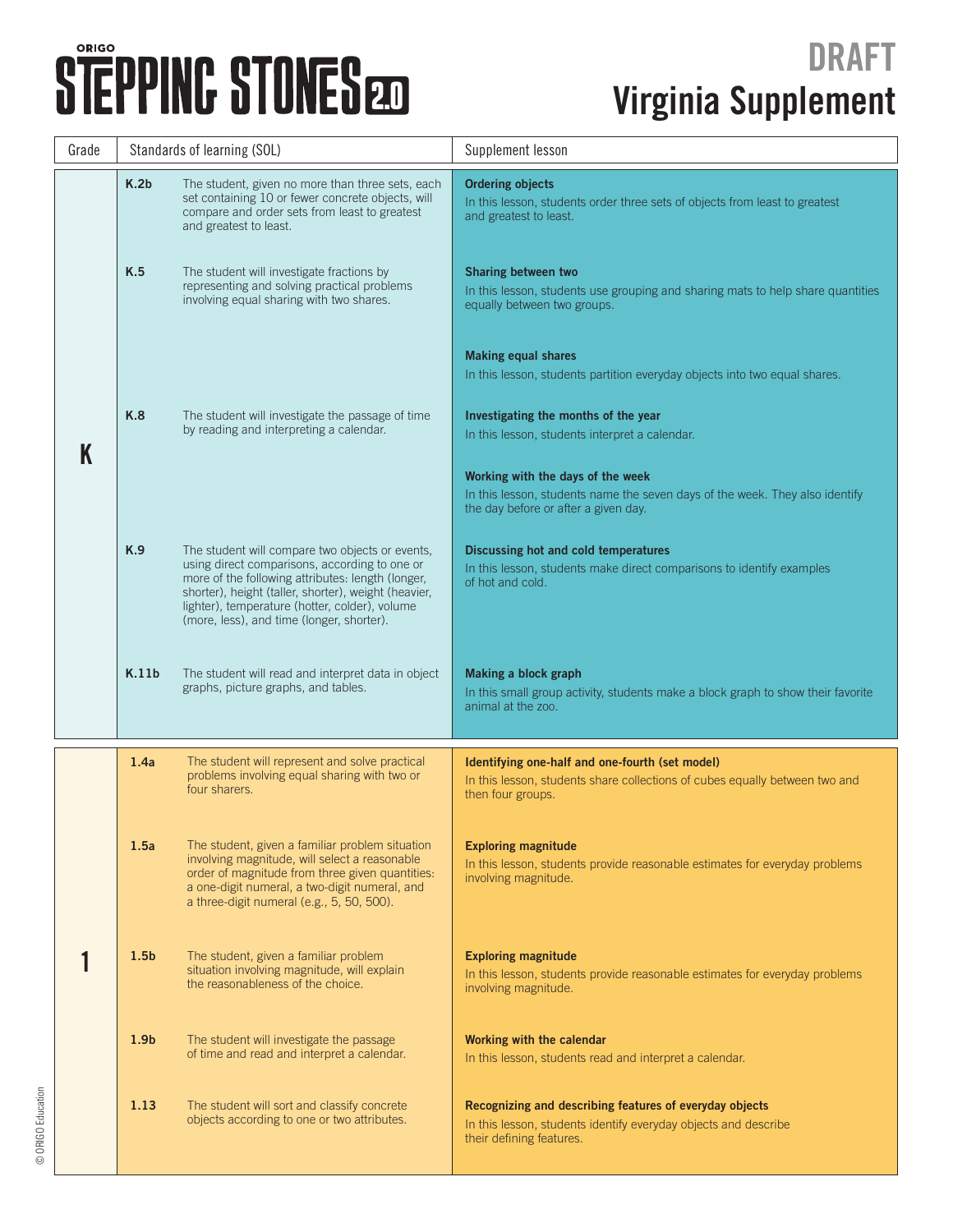| Grade          | Standards of learning (SOL) |                                                                                                                                                 | Supplement lesson                                                                                                                                                                 |  |
|----------------|-----------------------------|-------------------------------------------------------------------------------------------------------------------------------------------------|-----------------------------------------------------------------------------------------------------------------------------------------------------------------------------------|--|
|                | 2.1 <sub>d</sub>            | Round two-digit numbers to the nearest ten.                                                                                                     | Rounding numbers to the nearest ten<br>In this lesson, students use the aid of a curvy number line to help round<br>two-digit numbers to the nearest ten.                         |  |
|                | 2.3a                        | The student will count and identify the ordinal<br>positions first through twentieth, using an<br>ordered set of objects.                       | Matching ordinal number names and symbols<br>In this lesson, ordinal number names are extended to twentieth (and beyond)<br>through the investigation of birthdays and calendars. |  |
|                | 2.3 <sub>b</sub>            | The student will write the ordinal numbers<br>1st through 20th.                                                                                 | Matching ordinal number names and symbols<br>In this lesson, ordinal number names are extended to twentieth (and beyond)<br>through the investigation of birthdays and calendars. |  |
|                | 2.4a                        | The student will name and write fractions<br>represented by a set, region, or length model<br>for halves, fourths, eighths, thirds, and sixths. | Recording fractions and the relationship of the parts to the whole (set model)<br>In this lesson, students read and write unit fractions using a set model.                       |  |
|                | 2.4c                        | The student will compare the unit fractions<br>for halves, fourths, eighths, thirds, and sixths,<br>with models.                                | To address this standard teachers are redirected to Grade 3, Module 8,<br>Lessons 8 and 9.                                                                                        |  |
|                | 2.7a                        | The student will count and compare a collection<br>of pennies, nickels, dimes, and quarters whose<br>total value is \$2,00 or less.             | Identifying and comparing amounts of money (coins)<br>In this lesson, students identify and compare amounts of money (coins).                                                     |  |
| $\overline{2}$ | 2.7c                        | The student will use the cent symbol,<br>dollar symbol, and decimal point to write<br>a value of money.                                         | Identifying and comparing amounts of money (coins)<br>In this lesson, students identify and compare amounts of money (coins).                                                     |  |
|                | 2.10a                       | The student will determine past and future days<br>of the week.                                                                                 | Working with the calendar<br>In this lesson, students interpret a calendar and identify given dates.                                                                              |  |
|                | 2.10 <sub>b</sub>           | The student will identify specific days and dates<br>on a given calendar.                                                                       | Working with the calendar<br>In this lesson, students interpret a calendar and identify given dates.                                                                              |  |
|                | 2.11                        | The student will read temperature to the nearest<br>10 degrees.                                                                                 | Reading temperatures on a scale<br>In this lesson, students read, write, and represent temperatures that are shown<br>on a thermometer.                                           |  |
|                | 2.12a                       | The student will draw a line of symmetry<br>in a figure.                                                                                        | Making shapes with mirror lines<br>In this lesson, students are given instructions to make a reflection.<br>They also draw the other side of a reflected shape.                   |  |
|                | 2.12 <sub>b</sub>           | The student will identify and create figures<br>with at least one line of symmetry.                                                             | Making shapes with mirror lines<br>In this lesson, students are given instructions to make a reflection.<br>They also draw the other side of a reflected shape.                   |  |
|                | 2.14                        | The student will use data from probability<br>experiments to predict outcomes when the<br>experiment is repeated.                               | Predicting outcomes of a chance experiment<br>In this lesson, students predict outcomes of a chance experiment.                                                                   |  |
|                | 2.16                        | The student will identify, describe, create, extend,<br>and transfer patterns found in objects, pictures,<br>and numbers.                       | <b>Exploring patterns</b><br>In this lesson, students describe, create, and extend repeating<br>and growing patterns.                                                             |  |
|                |                             |                                                                                                                                                 | <b>Translating patterns</b><br>In this lesson, students translate repeating patterns.                                                                                             |  |
|                | 2.17                        | The student will demonstrate an understanding<br>of equality through the use of the equal symbol<br>and the use of the not equal symbol.        | <b>Balancing addition equations</b><br>In this lesson, students use a pan balance model to balance equations.                                                                     |  |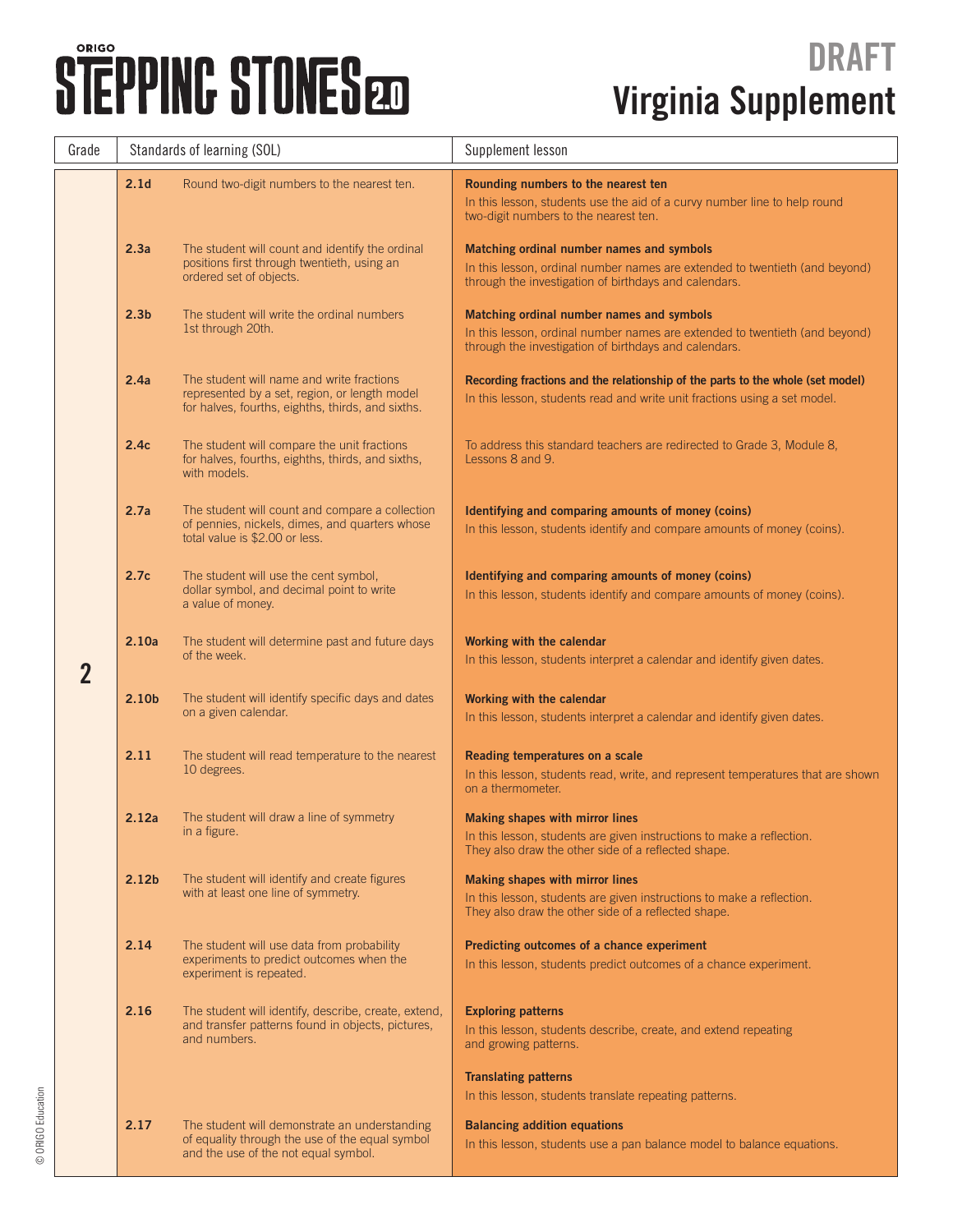| Grade | Standards of learning (SOL) |                                                                                                                                                                                                                                                                  | Supplement lesson                                                                                                                                                                                                                              |  |
|-------|-----------------------------|------------------------------------------------------------------------------------------------------------------------------------------------------------------------------------------------------------------------------------------------------------------|------------------------------------------------------------------------------------------------------------------------------------------------------------------------------------------------------------------------------------------------|--|
|       | 3.5                         | The student will solve practical problems that<br>involve addition and subtraction with proper<br>fractions having like denominators of 12 or less.                                                                                                              | To address this standard teachers are redirected to Grade 4, Module 7,<br>Lesson 5 and Grade 4, Module 7, Lesson 8.                                                                                                                            |  |
|       | 3.6 <sub>b</sub>            | The student will compare the value of two sets<br>of coins or two sets of coins and bills.                                                                                                                                                                       | <b>Working with money</b><br>In this lesson, students compare values of bills and coins<br>and make transactions.                                                                                                                              |  |
|       | 3.6 <sub>c</sub>            | The student will make change from \$5.00<br>or less.                                                                                                                                                                                                             | <b>Working with money</b><br>In this lesson, students compare values of bills and coins<br>and make transactions.                                                                                                                              |  |
|       | 3.7a                        | The student will estimate and use U.S.<br>Customary and metric units to measure length<br>to the nearest $\frac{1}{2}$ inch, foot, yard, centimeter,<br>and meter.                                                                                               | To address these standards teachers are redirected to Grade 2, Module 4,<br>Lessons 7-9 and Grade 2, Module 9, Lessons 9-11.                                                                                                                   |  |
|       | 3.9 <sub>b</sub>            | The student will solve practical problems related<br>to elapsed time in one-hour increments within<br>a 12-hour period.                                                                                                                                          | The lesson notes for Grade 3, Module 2, Lesson 9 will be adjusted to meet<br>this standard.                                                                                                                                                    |  |
| 3     | 3.10                        | The student will read temperature to<br>the nearest degree.                                                                                                                                                                                                      | Reading temperatures on a scale<br>In this lesson, students read, write, and represent temperatures that are shown<br>on a thermometer.                                                                                                        |  |
|       | 3.12a                       | The student will define polygon.                                                                                                                                                                                                                                 | <b>Combining and subdividing polygons</b><br>In this lesson, students review the definition of a polygon. They then combine<br>and subdivide polygons.                                                                                         |  |
|       | 3.12c                       | The student will combine and subdivide<br>polygons with three or four sides and name<br>the resulting polygon(s).                                                                                                                                                | Combining and subdividing polygons<br>In this lesson, students review the definition of a polygon. They then combine<br>and subdivide polygons.                                                                                                |  |
|       | 3.14                        | The student will investigate and describe<br>the concept of probability as a measurement<br>of chance and list possible outcomes for<br>a single event.                                                                                                          | Identifying outcomes of everyday chance events<br>In this lesson, students list the possible outcomes of a chance event<br>(for example, taking a certain color cube from an opaque bag). They also<br>design chance events to match language. |  |
|       | 3.17                        | The student will create equations to represent<br>equivalent mathematical relationships.                                                                                                                                                                         | Exploring equality (more than two addends)<br>In this lesson, students identify equivalent and non-equivalent relationships.                                                                                                                   |  |
|       | 4.2c                        | The student will identify the division statement<br>that represents a fraction, with models and<br>in context.                                                                                                                                                   | To address this standard teachers are redirected to Grade 5, Module 9,<br>Lesson 1.                                                                                                                                                            |  |
|       | 4.3 <sub>b</sub>            | The student will round decimals to the nearest<br>whole number.                                                                                                                                                                                                  | To address this standard teachers are redirected to Grade 5, Module 3,<br>Lesson 10.                                                                                                                                                           |  |
|       | 4.11                        | The student will identify, describe, compare,<br>and contrast plane and solid figures according<br>to their characteristics (number of angles,<br>vertices, edges, and the number and shape<br>of faces) using concrete models and pictorial<br>representations. | To address this standard teachers are redirected to Grade 3, Module 12,<br>Lessons 8 and 9.                                                                                                                                                    |  |
|       | 4.12                        | The student will classify quadrilaterals as<br>parallelograms, rectangles, squares, rhombi,<br>and/or trapezoids.                                                                                                                                                | To address this standard teachers are redirected to Grade 3, Module 2,<br>Lesson 12.                                                                                                                                                           |  |
|       | 4.13a                       | The student will determine the likelihood<br>of an outcome of a simple event.                                                                                                                                                                                    | Quantifying the language of chance<br>In this lesson, students quantify the language of chance by assigning values<br>from 0 to 1 to everyday language.                                                                                        |  |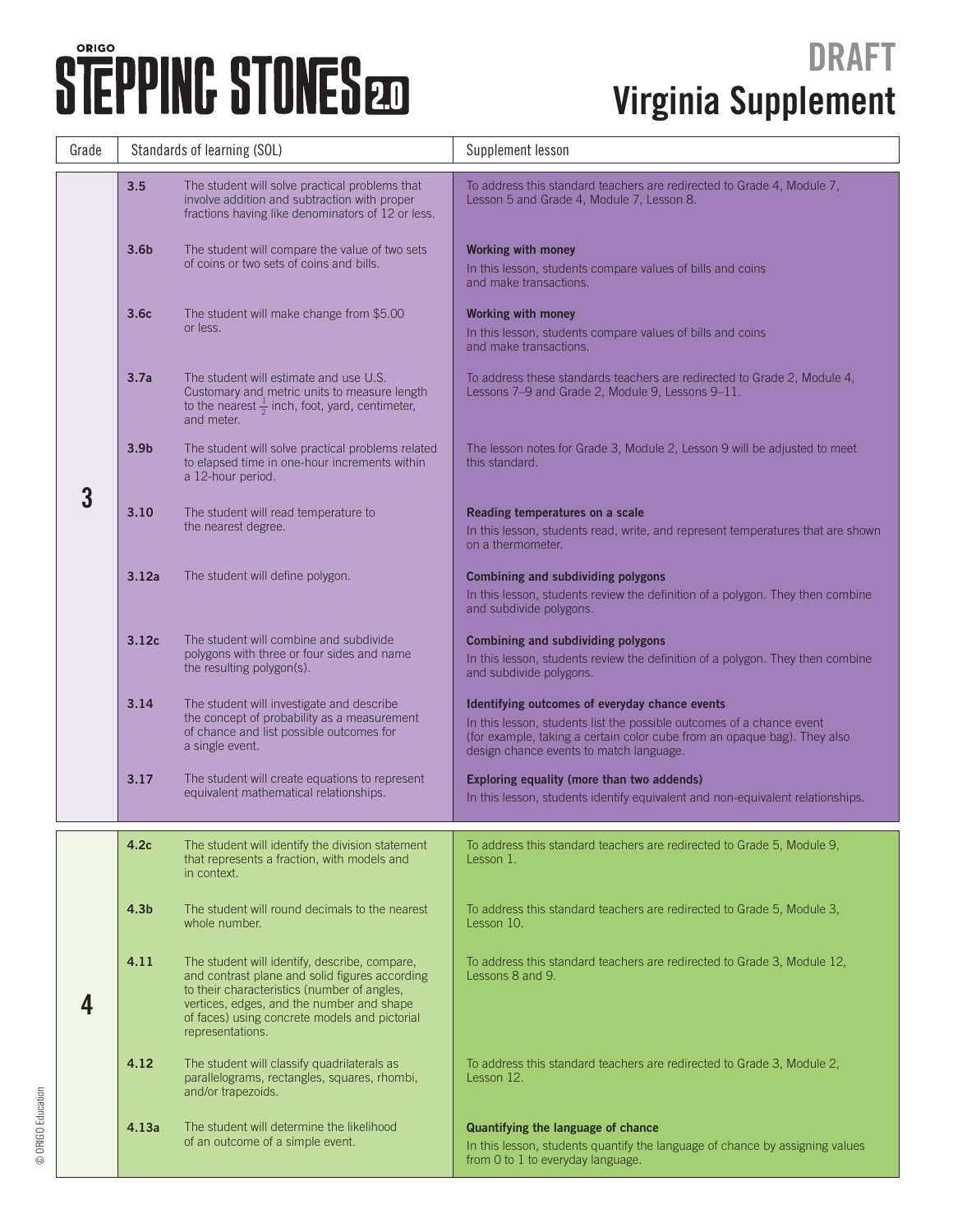| Grade | Standards of learning (SOL) |                                                                                                                                                                                                           | Supplement lesson                                                                                                                                                                                                                                                                               |  |
|-------|-----------------------------|-----------------------------------------------------------------------------------------------------------------------------------------------------------------------------------------------------------|-------------------------------------------------------------------------------------------------------------------------------------------------------------------------------------------------------------------------------------------------------------------------------------------------|--|
|       | 4.13b                       | The student will represent probability as<br>a number between 0 and 1, inclusive.                                                                                                                         | Using fractions to describe probabilities<br>In this lesson, students quantify the chance of spinning or not spinning colors<br>or combinations of colors on a spinner. The spinner is partitioned into ten equal<br>parts, allowing students to relate common fractions and decimal fractions. |  |
|       | 4.13c                       | The student will create a model or practical<br>problem to represent a given probability.                                                                                                                 | Using fractions to describe probabilities<br>In this lesson, students quantify the chance of spinning or not spinning colors<br>or combinations of colors on a spinner. Students then color a spinner or write<br>a story to match a given probability.                                         |  |
|       | 4.14a                       | The student will collect, organize, and represent<br>data in bar graphs and line graphs.                                                                                                                  | Working with bar graphs<br>In this lesson, students collect, represent, and interpret data in bar graphs.                                                                                                                                                                                       |  |
|       | 4.14b                       | The student will interpret data represented in bar<br>graphs and line graphs.                                                                                                                             | Working with line graphs<br>In this lesson, students collect, represent, and interpret data in line graphs.                                                                                                                                                                                     |  |
|       | 4.14c                       | The student will compare two different<br>representations of the same data (e.g., a set<br>of data displayed on a chart and a bar graph,<br>a chart and a line graph, or a pictograph<br>and a bar graph. | Comparing bar graphs and line graphs<br>In this lesson, students compare two different representations of the same data.                                                                                                                                                                        |  |
|       | 4.16                        | The student will recognize and demonstrate<br>the meaning of equality in an equation.                                                                                                                     | <b>Exploring equality</b><br>In this lesson, students use a range of operations to identify equivalent and<br>non-equivalent relationships.                                                                                                                                                     |  |
|       | 5.3a                        | The student will identify and describe the<br>characteristics of prime and composite numbers.                                                                                                             | Identifying prime and composite numbers                                                                                                                                                                                                                                                         |  |
|       |                             |                                                                                                                                                                                                           | In this lesson, students apply what they know about the characteristics of odd<br>and even numbers to help identify numbers that are prime or composite.                                                                                                                                        |  |
| 5     | 5.3 <sub>b</sub>            | The student will identify and describe the<br>characteristics of even and odd numbers.                                                                                                                    | Identifying prime and composite numbers<br>In this lesson, students apply what they know about the characteristics of odd<br>and even numbers to help identify numbers that are prime or composite.                                                                                             |  |
|       | 5.10                        | The student will identify and describe the<br>diameter, radius, chord, and circumference<br>of a circle.                                                                                                  | Identifying parts of a circle<br>In this lesson, students identify the parts of a circle: circumference, center,<br>radius, diameter, and chord. They use a compass to draw circles to match<br>given criteria.                                                                                 |  |
|       | 5.11                        | The student will solve practical problems related<br>to elapsed time in hours and minutes within<br>a 24-hour period.                                                                                     | <b>Working with elapsed time</b><br>In this lesson, students solve problems involving periods of elapsed time.                                                                                                                                                                                  |  |
|       | 5.13b                       | Investigate the sum of the interior angles<br>in a triangle and determine an unknown<br>angle measure.                                                                                                    | Examining angles around a point<br>In this lesson, students use a benchmark of 180° to calculate an unknown<br>angle inside a triangle.                                                                                                                                                         |  |
|       | 5.14a                       | The student will recognize and apply<br>transformations, such as translation, reflection,<br>and rotation.                                                                                                | <b>Working with transformations</b><br>In this lesson, students identify and apply translations, reflections, and rotations.                                                                                                                                                                    |  |
|       | 5.14b                       | The student will investigate and describe the<br>results of combining and subdividing polygons.                                                                                                           | Combining and subdividing polygons<br>In this lesson, students describe the results of combining<br>and subdividing polygons.                                                                                                                                                                   |  |
|       | 5.15                        | The student will determine the probability<br>of an outcome by constructing a sample<br>space or using the Fundamental (Basic)<br>Counting Principle.                                                     | <b>Working with probability</b><br>In this lesson, students create lists, tree diagrams, and two-way tables<br>to calculate the sample space of everyday chance events.                                                                                                                         |  |
|       | 5.16a                       | The student, given a practical problem, will<br>represent data in line plots and stem-and-leaf plots.                                                                                                     | <b>Working with line plots</b><br>In this lesson, students represent and interpret data in a line plot.                                                                                                                                                                                         |  |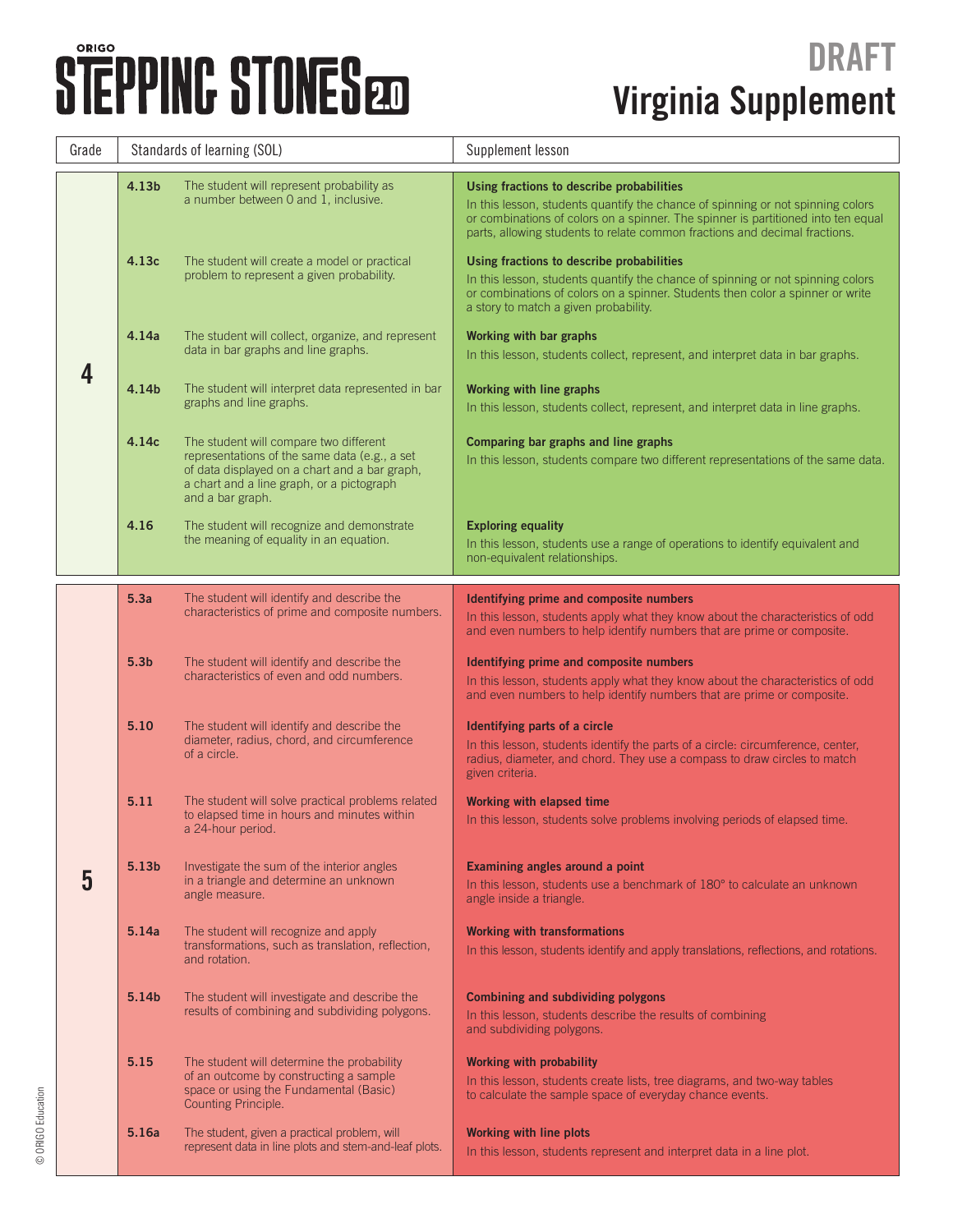| Grade | Standards of learning (SOL) |                                                                                                                                                          | Supplement lesson                                                                                                                                                                       |  |
|-------|-----------------------------|----------------------------------------------------------------------------------------------------------------------------------------------------------|-----------------------------------------------------------------------------------------------------------------------------------------------------------------------------------------|--|
|       | 5.16b                       | The student, given a practical problem,<br>will interpret data represented in line plots<br>and stem-and-leaf plots.                                     | Working with stem-and-leaf plots<br>In this lesson, students represent and interpret data in a stem-and-leaf plot.                                                                      |  |
|       | 5.16c                       | The student, given a practical problem, will<br>compare data represented in a line plot with the<br>same data represented in a stem-and-leaf plot.       | Solving real-world problems on line plots and stem-and-leaf plots<br>In this lesson, students relate line plots and stem-and-leaf plots to solve<br>everyday problems relating to mass. |  |
|       | 5.17a                       | The student, given a practical context,<br>will describe mean, median, and mode<br>as measures of center.                                                | To address this standard teachers are redirected to Grade 6, Module 9,<br>Lessons 5-8.                                                                                                  |  |
| 5     | 5.17b                       | The student, given a practical context,<br>will describe mean as fair share.                                                                             | To address this standard teachers are redirected to Grade 6, Module 9,<br>Lesson 8.                                                                                                     |  |
|       | 5.17c                       | The student, given a practical context,<br>will describe the range of a set of data<br>as a measure of spread.                                           | To address this standard teachers are redirected to Grade 6, Module 9,<br>Lessons 5-8.                                                                                                  |  |
|       | 5.17d                       | The student, given a practical context,<br>will determine the mean, median, mode,<br>and range of a set of data.                                         | To address this standard teachers are redirected to Grade 6, Module 9,<br>Lessons 5-8.                                                                                                  |  |
|       | 6.7a                        | The student will derive $\Pi$ (pi).                                                                                                                      | Calculating the area of a circle<br>In this lesson, students are introduced to the concept of pi. This understanding<br>is then applied to calculate the area of a circle.              |  |
|       | 6.7 <sub>b</sub>            | The student will solve problems, including<br>practical problems, involving circumference<br>and area of a circle.                                       | Calculating the area of a circle<br>In this lesson, students are introduced to the concept of pi. This understanding<br>is then applied to calculate the area of a circle.              |  |
|       | 6.9                         | The student will determine congruence<br>of segments, angles, and polygons.                                                                              | Identifying congruent shapes<br>In this lesson, students identify congruent and non-congruent polygons.                                                                                 |  |
| 6     | 6.10a                       | The student, given a practical situation,<br>will represent data in a circle graph.                                                                      | Creating and interpreting circle graphs<br>In this lesson, students build upon their understanding of percentage to create<br>and interpret a circle graph.                             |  |
|       | 6.10b                       | The student, given a practical situation,<br>will make observations and inferences about<br>data represented in a circle graph.                          | Creating and interpreting circle graphs<br>In this lesson, students build upon their understanding of percentage to create<br>and interpret a circle graph.                             |  |
|       | 6.10 <sub>c</sub>           | The student, given a practical situation,<br>will compare circle graphs with the same<br>data represented in bar graphs, pictographs,<br>and line plots. | Comparing circle graphs and bar graphs<br>In this lesson, students compare two different representations of the same data.                                                              |  |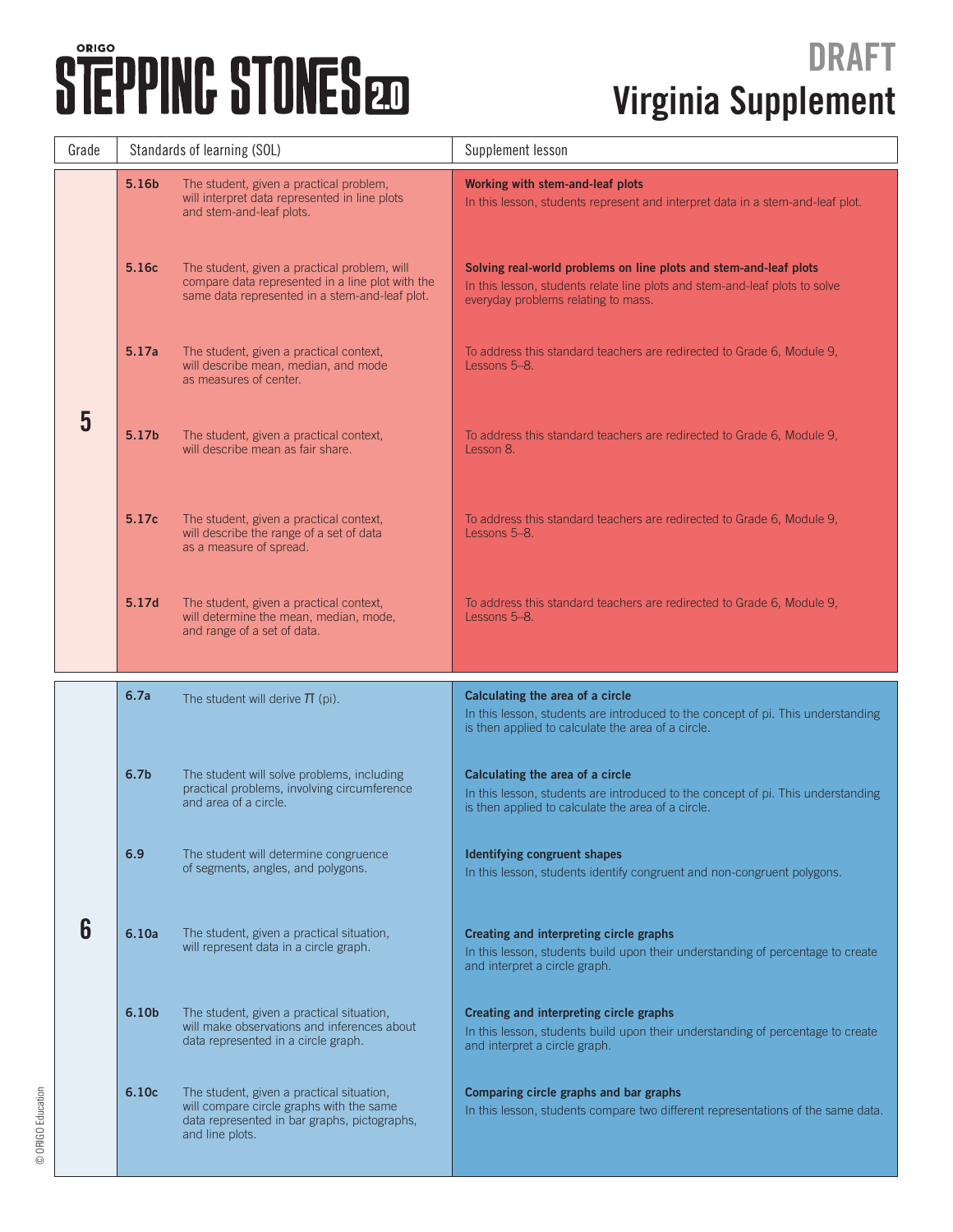#### **Virginia Supplement DRAFT**

#### **Summary of Virginia Supplement Lessons**

| Standards of learning (SOL) |                                                                                                                                                                                                                                | Supplement lesson                                                                    | Summary                                                                                                                              |
|-----------------------------|--------------------------------------------------------------------------------------------------------------------------------------------------------------------------------------------------------------------------------|--------------------------------------------------------------------------------------|--------------------------------------------------------------------------------------------------------------------------------------|
| 2.4a<br>2.4 <sub>b</sub>    | The student will name and write fractions<br>represented by a set, region, or length model<br>for halves, fourths, eighths, thirds and sixths.<br>The student will represent fractional parts<br>with models and with symbols. | Recording fractions and the<br>relationship of the parts to<br>the whole (set model) | The lesson below provides an example of how<br>ORIGO Education will represent the fractions set<br>model in the Virginia Supplement. |

| Standards of learning (SOL) |                                                                                                                                                                    | Supplement lesson                                           | Summary                                                                                                                                |
|-----------------------------|--------------------------------------------------------------------------------------------------------------------------------------------------------------------|-------------------------------------------------------------|----------------------------------------------------------------------------------------------------------------------------------------|
| 3.14                        | The student will investigate and describe<br>the concept of probability as a measurement<br>of chance and list possible outcomes for a<br>single event.            | Probability: Describing the likelihood<br>of a chance event |                                                                                                                                        |
| 4.13a<br>4.13 <sub>b</sub>  | The student will determine the likelihood of<br>an outcome of a simple event.<br>The student will represent probability as a<br>number between 0 and 1, inclusive. | Probability: Determining the likelihood<br>of an outcome    | The lessons below provide examples of how<br>ORIGO Education will address probability across<br>Grades 3-5 in the Virginia Supplement. |
| 5.15                        | The student will determine the probability<br>of an outcome by constructing a sample<br>space or using the Fundamental (Basic)<br>Counting Principle.              | Probability: Working with sample space                      |                                                                                                                                        |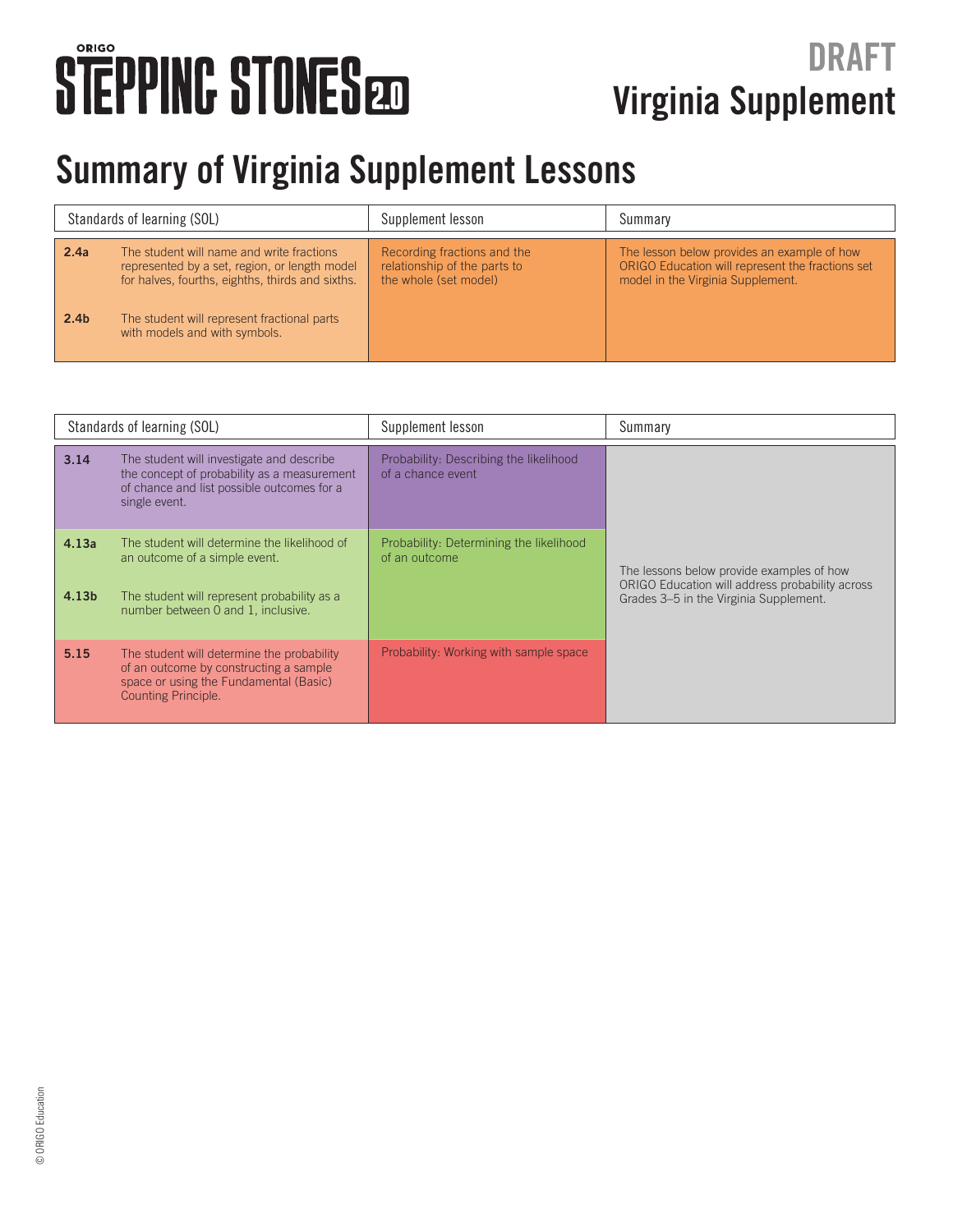Standards of learning (SOL): 2.4a, 2.4b – The student will model, name, and write fractions represented Standards of learning (SOL): 2.4a, 2.4b - The student will model, name, and write fractions represented by a set, region, or length model for halves, fourths, eighths, thirds, and sixths. by a set, region, or length model for halves, fourths, eighths, thirds, and sixths.



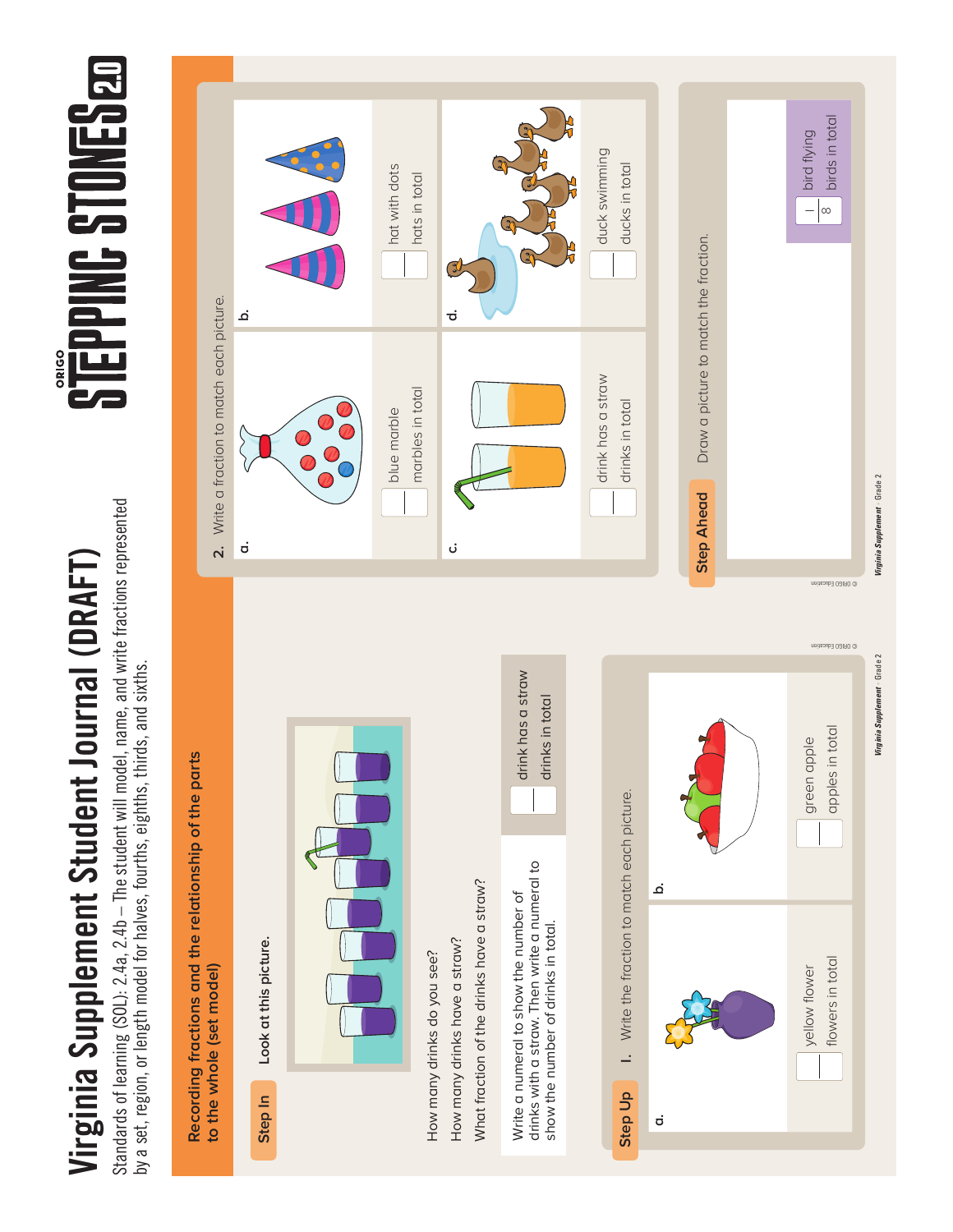Standards of learning (SOL): 3.14 – The student will use everyday language Standards of learning (SOL): 3.14 - The student will use everyday language to describe the likelihood of chance events. to describe the likelihood of chance events.



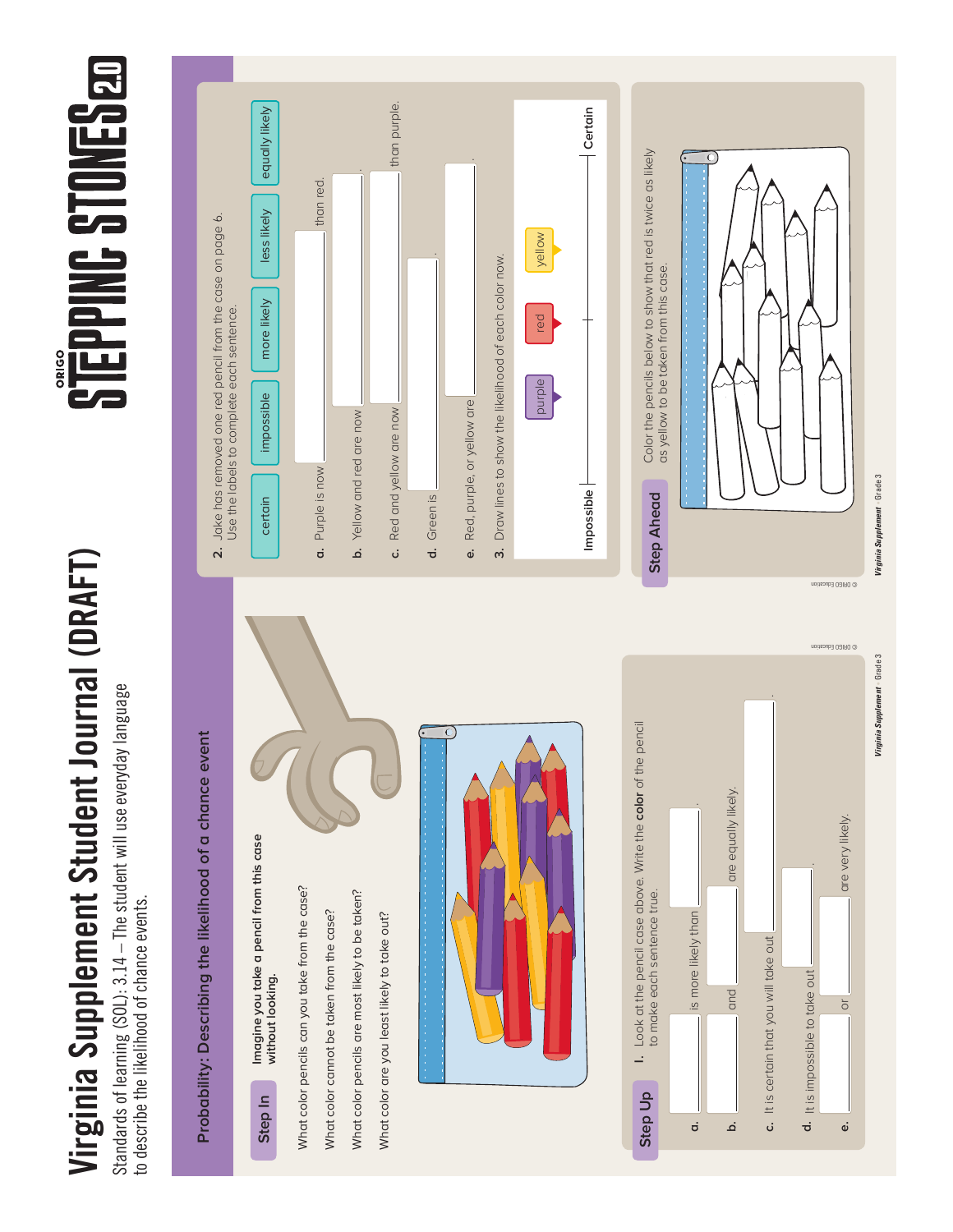Standards of learning (SOL): 4.13a, 4.13b – The student will assign Standards of learning (SOL): 4.13a, 4.13b – The student will assign a value between 0 and 1 to describe the likelihood of an outcome. a value between 0 and 1 to describe the likelihood of an outcome.